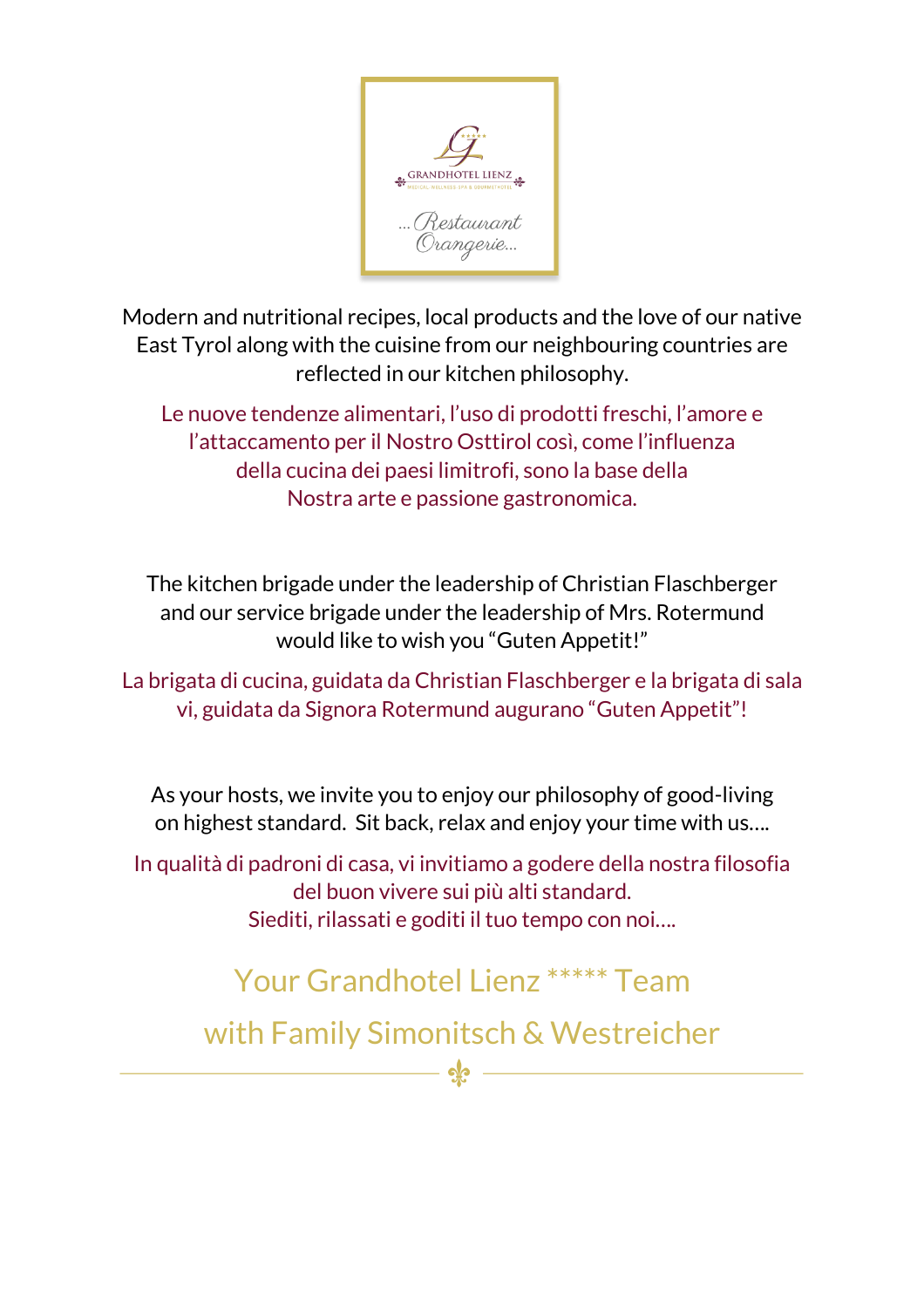# Aperitif / Aperitivo

| Moêt "Ice"                                                                       | Euro 19,00 |
|----------------------------------------------------------------------------------|------------|
| Wild Berry                                                                       | Euro 7,50  |
| <b>Lillet Spritzer</b><br>(Lillet Vermouth, Elderflower Syrup, Sekt, Soda Water) | Euro 7,50  |
| <b>Moscow Mule</b><br>(Stolichnaya Vodka, Ginger Beer, Lime Juice)               | Euro 11,50 |
| Cosmopolitan<br>(Vodka, Triple Sec, Cranberry - & Lime Juice)                    | Euro 11,50 |
| <b>Glas of Champagne</b>                                                         | Euro 14,90 |
| <b>GHL Negroni</b><br>(Vermouth rosso, Gin, Aperol and Soda Water)               | Euro 11,90 |
| Lemon Drop Martini<br>(Vodka, Lemon Juice, Sugar)                                | Euro 8,60  |

### NON - ALCOHOLIC

| Monin Bitter with/con Soda        | Euro 6,50 |  |
|-----------------------------------|-----------|--|
| Monin Bitter with/con Orangensaft | Euro 6,50 |  |
| Water $0.71$                      | Euro 1,80 |  |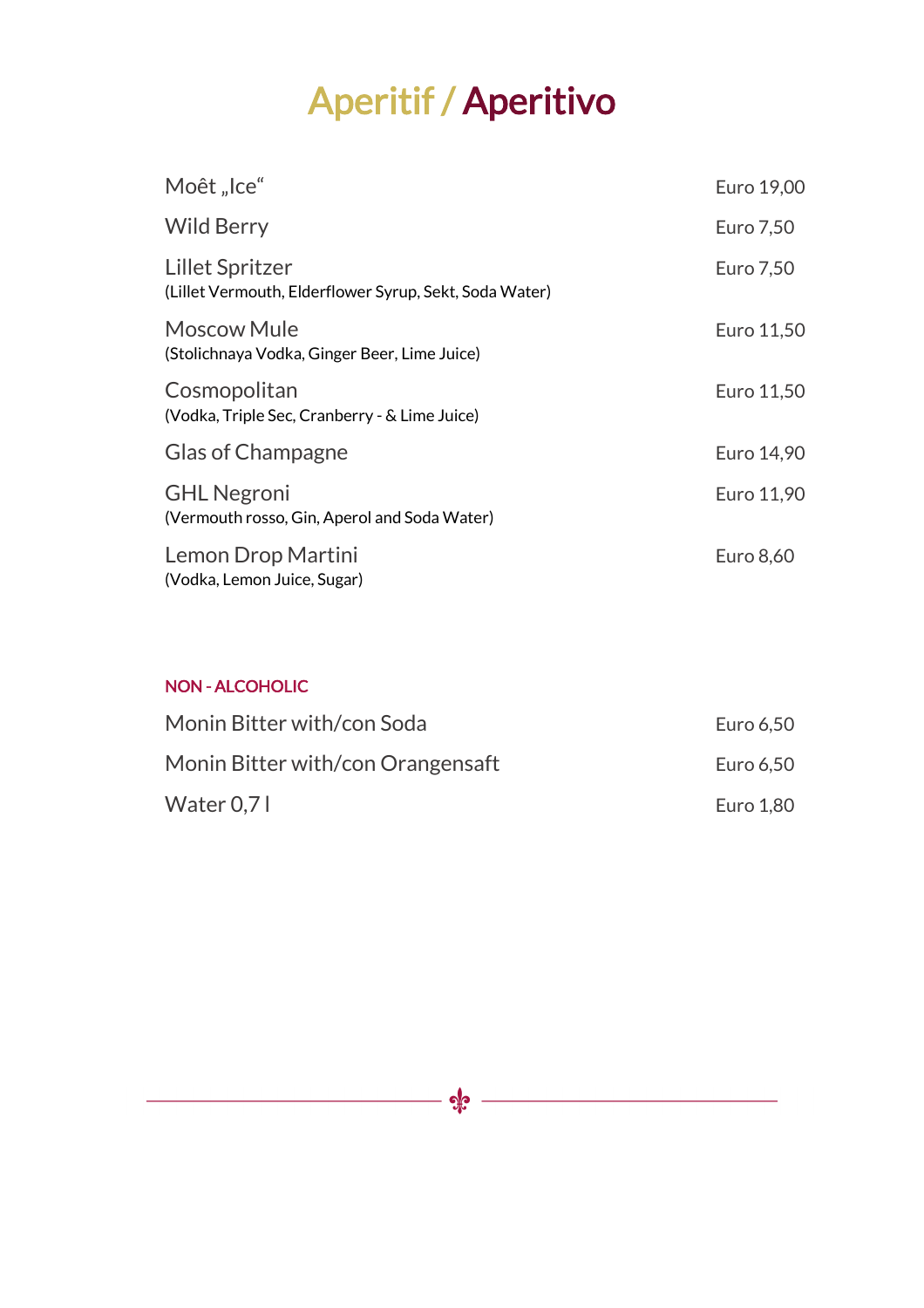## **Our Surprise Menus**

Let yourself be surprised by our kitchen team! Optionally served ...

### ... in 3 courses at the rate of

€ 49,90 per person or Including 1 Bottle of Wine (Recommendation) € 135,00 for 2 Persons

### ... in 4 courses at the rate of

€ 56,90 per person or Including 1 Bottle of Wine (Recommendation) € 149,00 for 2 Persons

### ... in 5 courses at the rate of

€ 68,00 per Person or Including 1 Bottle of Wine (Recommendation €169,00 for 2 Persons

Dear Guests,

Our service-team will pass on your personal preference, possible intolerances and allergies with pleasure to the kitchen. However, should you wish to make any changes to your meal, after the orderhas been placed, a surcharge of  $\epsilon$  10,00 per course will be applied.

It is not possible to serve a vegan surprise menu without prior reservation. We thank you for your understanding!

## Cover:

water, oil, ducca, bread, spreads & Greetings from the kitchen

At the price of  $\epsilon$  3.50 per person

## Menu a sorpresa

Lasciati sorprendere dal nostro team di cucina! Facoltativamente servito ...

#### ... in 3 portate al prezzo di

Euro 49,90 / Personao o inclusa 1 bottiglia di vino (su nostro consiglio) Euro 135,00 per 2 Persone

#### ... in 4 portate al prezzo di

Euro 56,90 / Persona  $\Omega$ inclusa 1 bottiglia di vino (su nostro consiglio) Euro 149,00 per 2 Persone

### ... in 5 portate al prezzo di

Euro 68,00 / Persona o inclusa 1 bottiglia di vino (su nostro consiglio) Euro 169,00 per 2 Persone

#### Gentili Ospiti,

Il nostro personale di sala sarà lieto di soddisfare i vostri desideri personali per speciali esigenze dietetiche, intolleranze e allergie. Se desiderate delle modifiche dopo aver ordinato la pietanza, certamente questo sarà possibile, tuttavia con un supplemento di €10,00€ a pietanza.

Il menu vegano a sorpresa e disponibile solo previa prenotazione. Grazie per la vostra comprensione

## Coperchio:

acqua, olio, ducca, pane, creme spalmabili & Un saluto dalla cucina

Al prezzo di € 3,50 a persona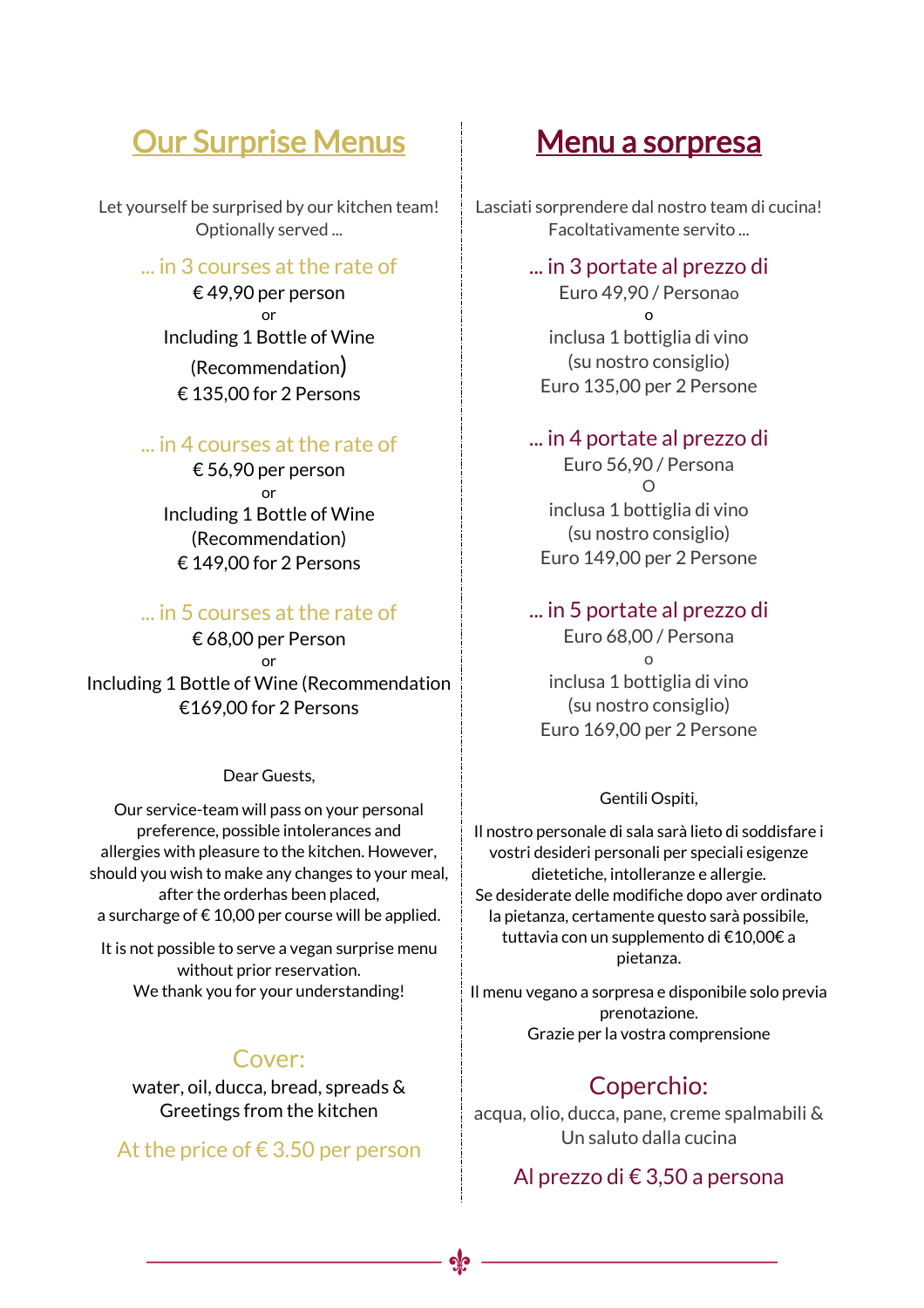# Appetizers and Salads Antipasti e Insalate

| Crayfish, Peas, Carrot and Lobster Butter<br>Gamberi, piselli, carote e burro d'aragosta                                                            | Euro 19,50 |
|-----------------------------------------------------------------------------------------------------------------------------------------------------|------------|
| Summer Vegetable Mille Feuille<br>with Olives, dried Tomato and Feta Cheese<br>Mille Feulle (torta) di verdure<br>con olive, pomodori secchi e feta | Euro 18,90 |
| <b>Beef Tartar</b><br>Tartare di manzo                                                                                                              | Euro 18,90 |
| as a Main Course<br>come corso principale                                                                                                           | Euro 34,90 |
| <b>Garden Salad</b><br>with Caesar Dressing, Parmesan Shavings, Croutons                                                                            | Euro 8,90  |
| Insalata di giardino<br>con condimento caesar, parmigiano e crostini                                                                                |            |
| with roasted Corn Fed Chicken<br>e con strisce di pollo arrosto                                                                                     | Euro 18,90 |
| or Prawns<br>o con gamberi                                                                                                                          | Euro 19,90 |

 $-$  ofe  $-$ 

<u> 1989 - Johann Barn, mars eta bainar e</u>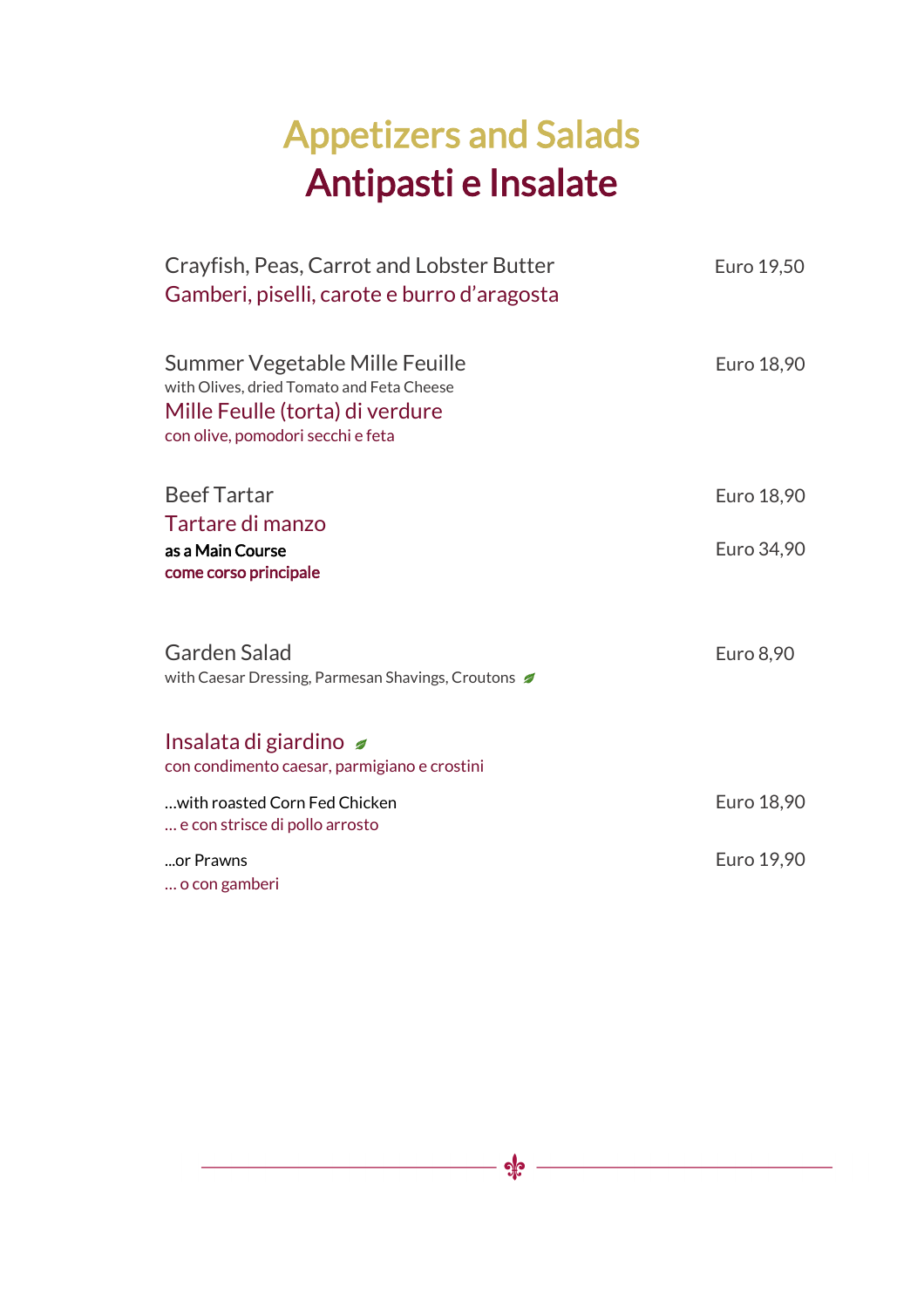# Soups **Zuppe**

| <b>Beef Soup</b>                                                                                       |           |
|--------------------------------------------------------------------------------------------------------|-----------|
| Brodo di manzo<br>without garnishes<br>brodo di manzo naturale                                         | Euro 5,90 |
| with sliced pancake / semolina dumplings / spleen<br>con frittate o gnocchi di semola o tagli di milza | Euro 7,90 |
| or with all three garnishes<br>o tutti di tre                                                          | Euro 8,90 |
| Tomato Consommé <i>■</i><br>with Ricotta                                                               | Euro 7,90 |
| Consommè di pomodori<br>con ricotta                                                                    |           |

# Warm Appetizers Antipasti caldi

| East Tyrolian Schlipfkrapfen<br>with mountain cheese, brown butter und spinach<br>Osttiroler Schlipfkrapfen" ■<br>Ravioli di tirolo orientale<br>con formaggio di montagna, burro integrale e foglie di spinaci | Euro 17,90 |
|-----------------------------------------------------------------------------------------------------------------------------------------------------------------------------------------------------------------|------------|
| Vegan Schlipfkrapfen<br>"Schilpfkrapfen" Vegano                                                                                                                                                                 | Euro 17,90 |
| Octopus $\triangleleft$<br>with Panzanella and Olive<br>Polpo $\leq$<br>con panzanella e olive                                                                                                                  | Euro 19,50 |
| Japanese Style East Tyrolean Farmer's Chicken<br>with white cabbage, Siracha, Sesame and Sansho Pepper<br>Pollo fatto in stile giapponese<br>con cavolo, sesamo e salsa piccante                                | Euro 21,90 |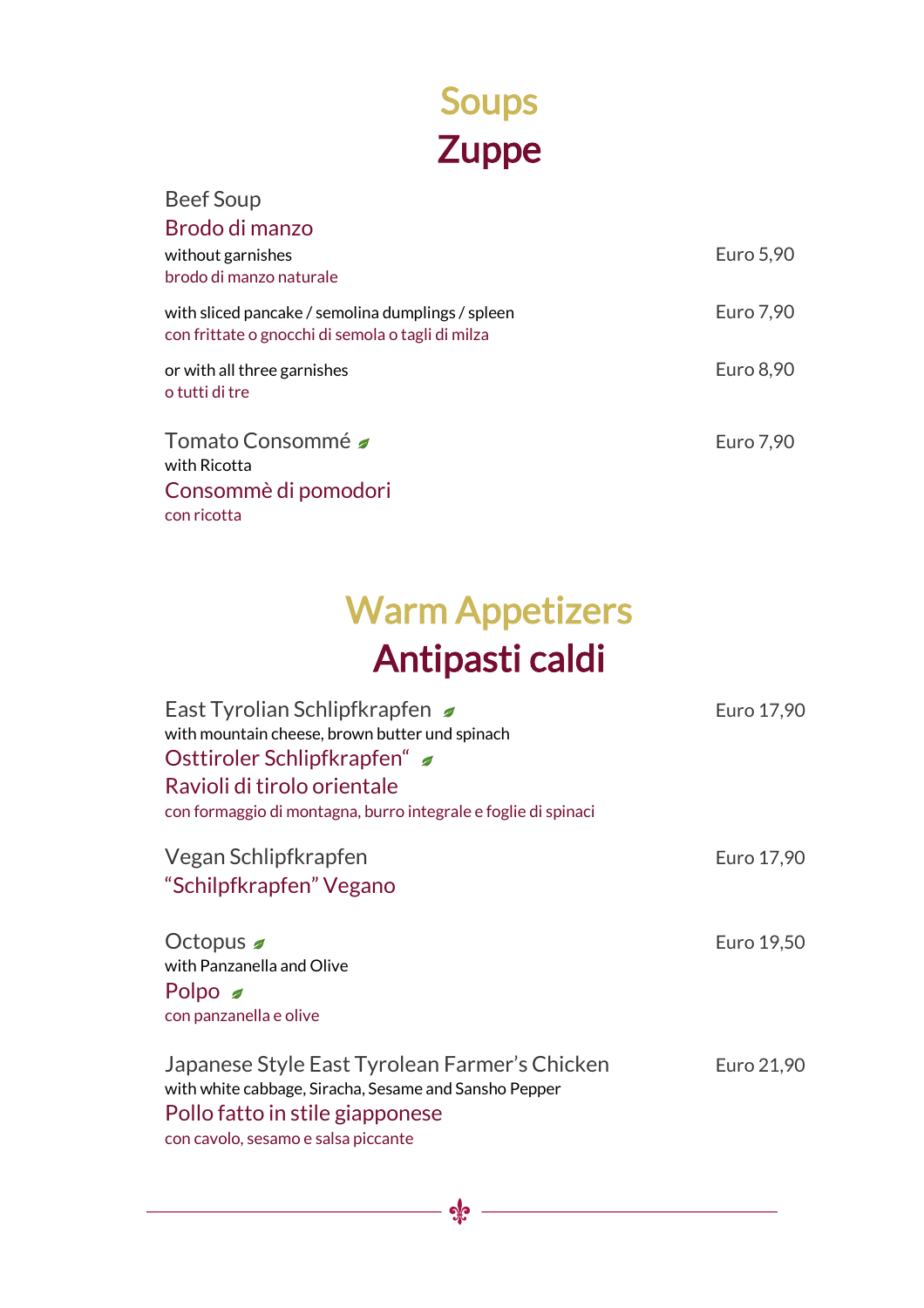## Main Course Piatti principali

| <b>Veal Filet</b><br>with Beans, Potato Foam and Thyme<br>Filetto di vitello<br>con fagioli, schiuma di patate e timo                                                                                                         | Euro 34,90 |
|-------------------------------------------------------------------------------------------------------------------------------------------------------------------------------------------------------------------------------|------------|
| Arctic Char<br>with Vitelotte Potato, Carrots and Strawberry-Beurre-Blanc<br>Pesce salmerino<br>con patate viole, carote e crema di burro e fragole                                                                           | Euro 29,50 |
| <b>Our Wiener Schnitzel</b><br>with cold stirred cranberries, thick cut fries<br>or parsley potatoes<br>La nostra cotoletta alla milanese<br>con mirtilli rossi mescolati a freddo, patatine spesse<br>o patate al prezzemolo | Euro 27,90 |
| Cavatelle<br>with mushrooms, Pecorino Cheese and Parsley<br>Cavatelle<br>con funghi, pecorino e prezzemolo                                                                                                                    | Euro 21,90 |
| Tranche of Beef Filet "Filet Steak"<br>with Garden Vegetables, Café de Paris Butter and green Peppercorn Sauce<br>Tranche di filetto di manzo<br>con verdure, burro di caffè de Paris e salsa di pepe e panna                 | Euro 34,90 |
| additional side dishes € 3.90 each<br>contorni aggiuntivi € 3,90                                                                                                                                                              |            |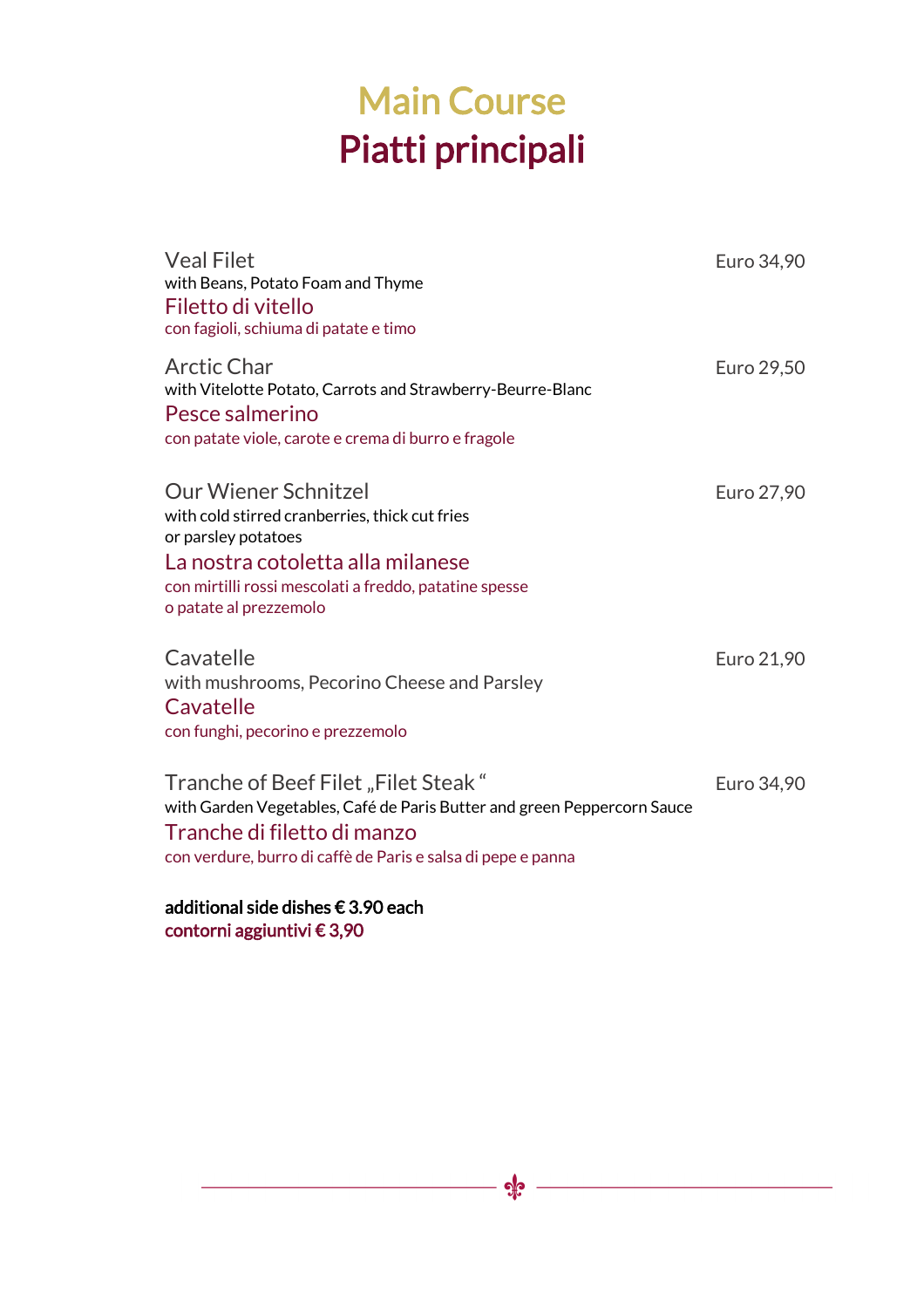## Special Meat Cuts Tagli Speciali di Carne

Last Order 20.30

We receive most of our Meat Cuts from Albin Egger, the "Wegmacherhof" at the Iselsberg Ultimo ordine possibile alle 20:30 Otteniamo gran parte dei nostri tagli di carne speciali dal "Wegmacher Albin" al Iselsberg

## Entrecôte Double from the "Dolomitenrind" Euro 89,00

matured for 36 days - for 2 Persons \*Waiting Time: ca. 45 Minutes Entrecôte Double dal manzo dolomitico Stagionato per 36 giorni, per 2 persone \* Tempo di attesa: circa 45 minuti

### Beef Steak

Bistecca arrostita dalla "Fleckvieh" … \*as a Gentlemans Cut Euro 32,90 … \*taglio da Gentlemans … \*as a Lady's Cut Euro 30,90 … \*taglio da Lady

All served with Cafe de Paris Butter and seasonal vegetables Serviamo uniformemente burro di caffè de Paris e Verdure di stagione.

### Side dishes:

| Contorni:               |           |
|-------------------------|-----------|
| <b>Small Potatoes</b>   | Euro 3,90 |
| Patata piccola          |           |
| <b>Thick Cut Fries</b>  | Euro 3,90 |
| Patatine fritte spesse  |           |
| <b>Creamy Mushrooms</b> | Euro 3,90 |
| Funghi cremosi          |           |